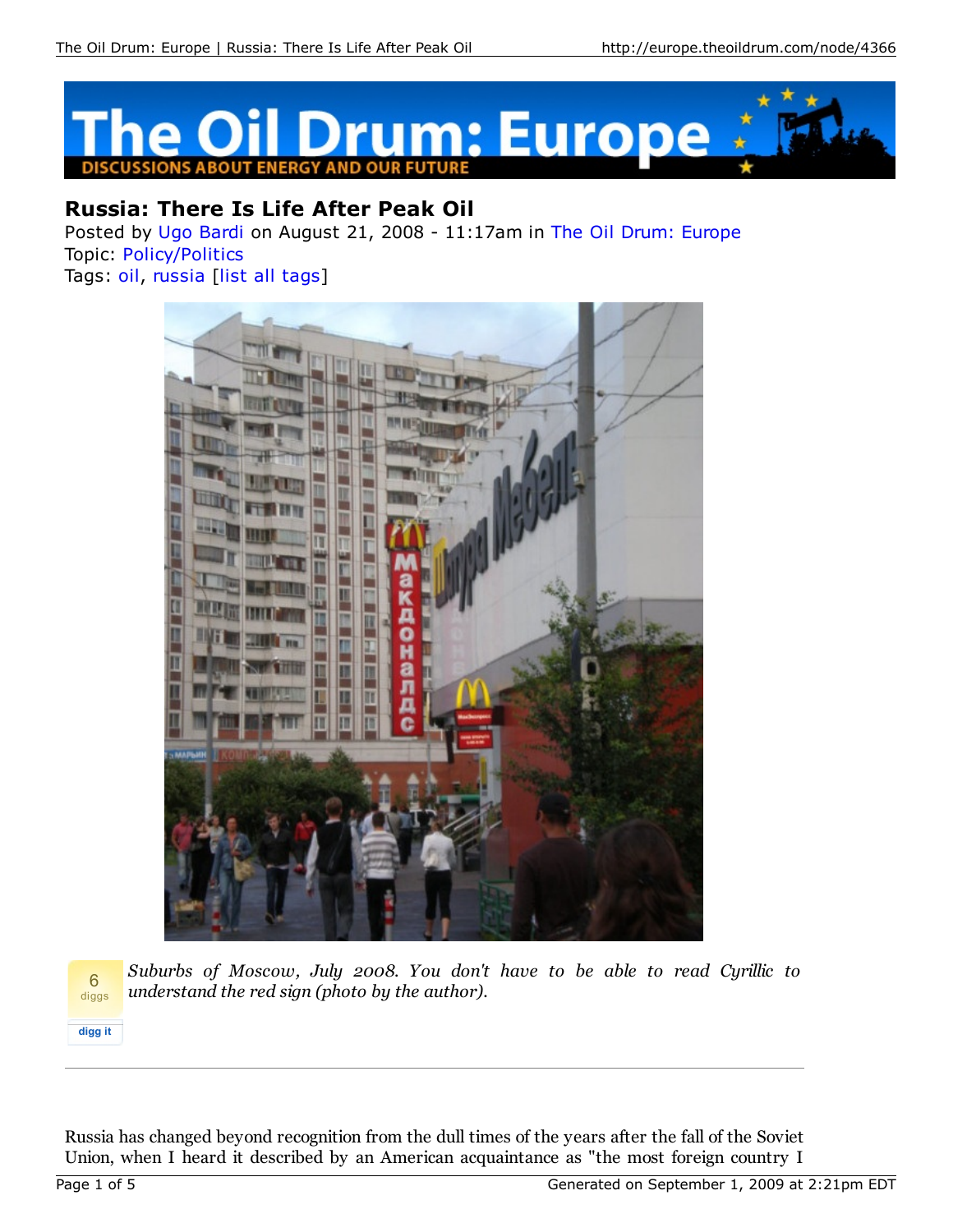know". At that time, Moscow was a grey city covered in dirty snow. It had no shop windows, few lights, no restaurants outside those of the hotels. Walking along the streets, you would see people dressed in black, looking like they had nothing to do. There were plenty of beggars and of drunken men staggering along.

Things have been gradually changing. This July, I have been back to Moscow for a week and I found a city full of flowers and with shops, restaurants, malls, and everything that you expect to see in European cities. The traffic is heavy; the old Ladas are still there, but there are plenty of new cars, including SUVs. Beggars have disappeared, a few drunkards can still be seen, but the city is full of young people evidently in good health, well dressed, and looking happy. The cities around Moscow that I saw during my trip don't look so shiny, but it is clear that the wealth that has concentrated in Moscow is gradually spilling out to the rest of Russia. According to Wikipedia, Russia is now the 7th country in the world in terms of GDP adjusted for parity purchasing power. In 2006 the average monthly Russian salary was equivalent to \$640 and by now it is surely much more than that. It would be still hard to define Russia a rich country, but the trends are unmistakable.

The standard explanation for the present wealth of Russia is that it has embraced capitalism, leaving behind the obsolete and inefficient ways of Soviet communism. It may be, but the real explanation may have to do with oil. On this point, a common legend says that the West engineered the fall of the Soviet Union in the mid-1980s, when Saudi Arabia could be convinced to inundate the market with cheap oil and cause the oil price to crash. That badly hit the profits that the Soviets were making by exporting their oil to the West.

As for many legends, also this one has a basis of truth. After the first world oil crisis that had peaked in the late 1970s, Saudi Arabia and the European countries facing the North Sea world had invested enormous sums in developing new fields. In the mid 1980s. these fields had started producing and nothing could prevent oil prices to fall down as the result. The price crash wasn't engineering on purpose against the Soviet Union, but the effect was the same. The Soviet Union, at that time, was engaged in a costly war in Afghanistan and also needed to import grain from the West; and pay for it in dollars. Short of cash and on the brink of starvation, the Soviet Union simply couldn't survive. It went bankrupt and disappeared.

But the fall of the world oil prices was not the only problem that the Soviets were facing. Also their internal oil production was in troubles. As we can see in the following graph, a first oil production peak for the Soviet Union took place in 1987 (figure from ASPO, www.peakoil.net).



Again, the standard explanation here is that oil production declined because of the fall of the Page 2 of 5 Generated on September 1, 2009 at 2:21pm EDT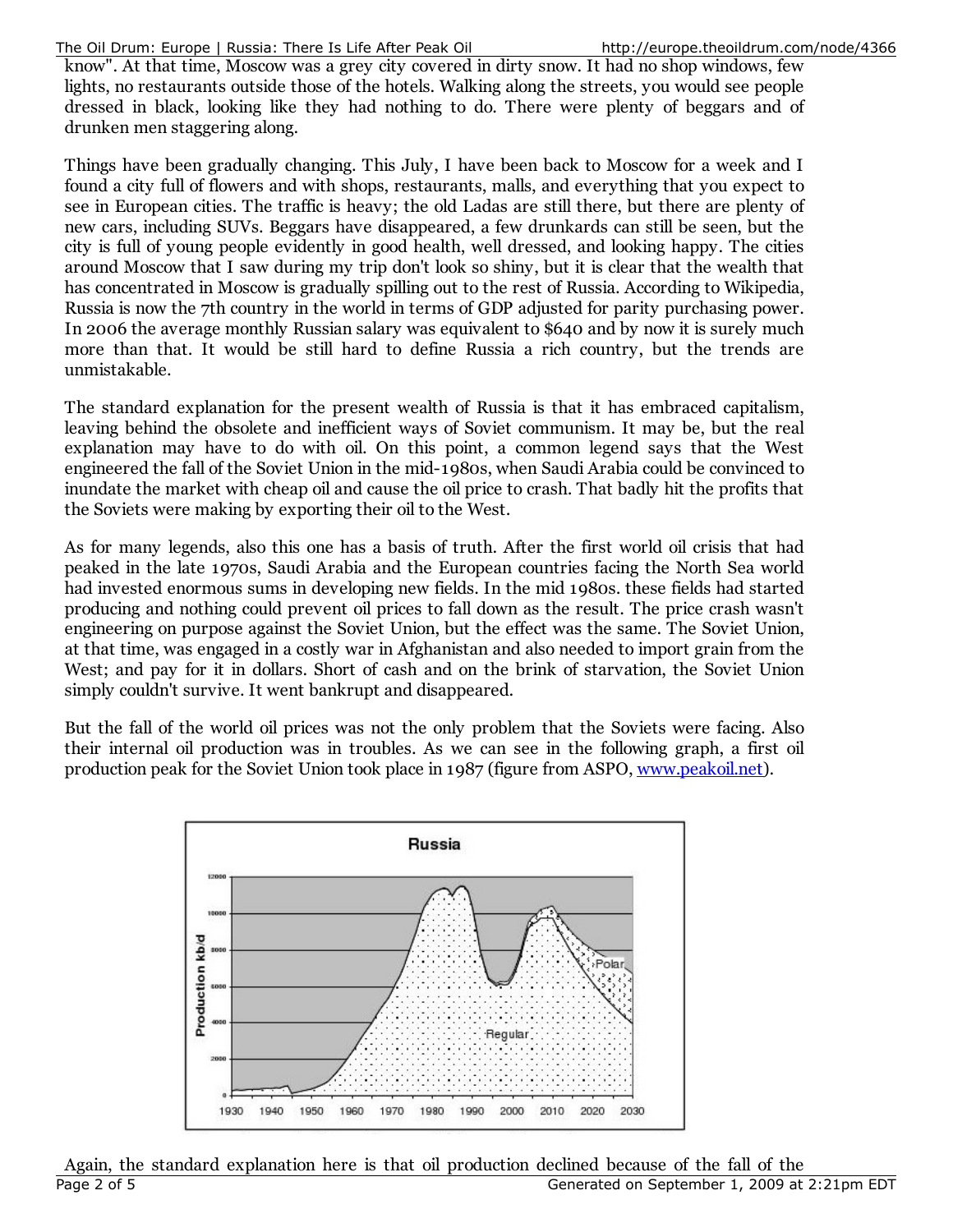Soviet Union. However, we may also argue that the opposite is true; that it was the peak that brought down the Soviet Union. This view has been convincingly argued by Douglas Reynolds and Marek Kolodziej. For instance, see this statement by Reynolds at the energy bulletin:

The Soviet Union experienced peak oil first hand—a 43% decline in domestic oil production between 1987 and 1996. This crisis caused Soviet society to fall into devastating economic impoverishment. Can this be proven? Yes. Here is the quick story: The oil decline in the Soviet Union preceded the GDP decline. A statistical test, Granger causality, shows this. Oil decline did not follow the GDP decline, it was ahead of it, and therefore it caused it.

For more details on this interpretation, see the two papers by Douglas Reynolds and Marek Kolodziej listed at the end of this post. In short, the Soviet Union was a victim of its internal peak oil, whose effects were amplified by other factors, such as the Afghan war, the drop in international oil prices, and the need for Soviet countries of importing food from abroad.

If this explanation is correct, and I believe it is, Russia has pulled off a major feat in recovering from peak oil. A feat comparable to that of turning back the German invasion during the second world war, or that of Napoleon in 19th century. Indeed, everyone knows that invading Russia, especially in winter, is never a good idea. Peak oil, however, was a different kind of enemy, one that could not be beaten using armies and enlisting "General Winter" to help. How did the Russians manage to find life after peak oil?

There are various explanations for the rebounding of the Russian oil production. Some have to do with factors such as the poor management of wells in Soviet times or the higher willingness of Russian entrepreneurs to take risks in a free market situation. Personally, I favour the interpretation that the recovery was possible because the Russian society was able to cut deeply in the bloated government expenses of Soviet times; mainly the army and the hypertrophic bureaucracy. The resources saved from these sectors could be invested in more exploration and in upgrading existing wells. With more effort, more equipment, and more drilling, oil could again flow out in increasing amounts.

If this is the case, victory against peak oil needed tremendous sacrifices from the Russian people, just as it was the case for the victories against Napoleon's and Hitler's armies. Indeed, the misery of the post peak times is well told by Dimitri Orlov in his book "Reinventing Collapse" and in his blog cluborlov. We learn from Orlov of the nearly complete collapse of most of the sectors of the Russian society. Government employees, most of the population, suddenly found their saving worthless, their salaries reduced to nearly zero, or to actually zero. For years, survival was possible mainly because of the food produced in small, private vegetable gardens, a heritage of the mismanaged food distribution system of Soviet times.

My personal experience in Russia in those years is in complete agreement with Orlov's report. I came to know very well the situation of my colleagues working in universities and research institutes. During my visit, I was told that the number of researchers in Russia has been approximately halved since the times of the Soviet Union, from about 200,000 to 100,000, you can have some idea of what kind of "creative destruction" the Russian society went through. Except that it wasn't so creative. Entire research institutes were abandoned and later transformed into office buildings or shopping malls. Researchers had to be creative in order to survive. Those who could, moved to Western Europe or to the US; others turned janitors or bodyguards. Others clung to their jobs trying to do the best they could with the limited - or non existing - resources available. This experience, incidentally, has made me perfectly aware of what is in store for me as a scientific researcher in a not too far future. The difference is that I won't have a West to move to.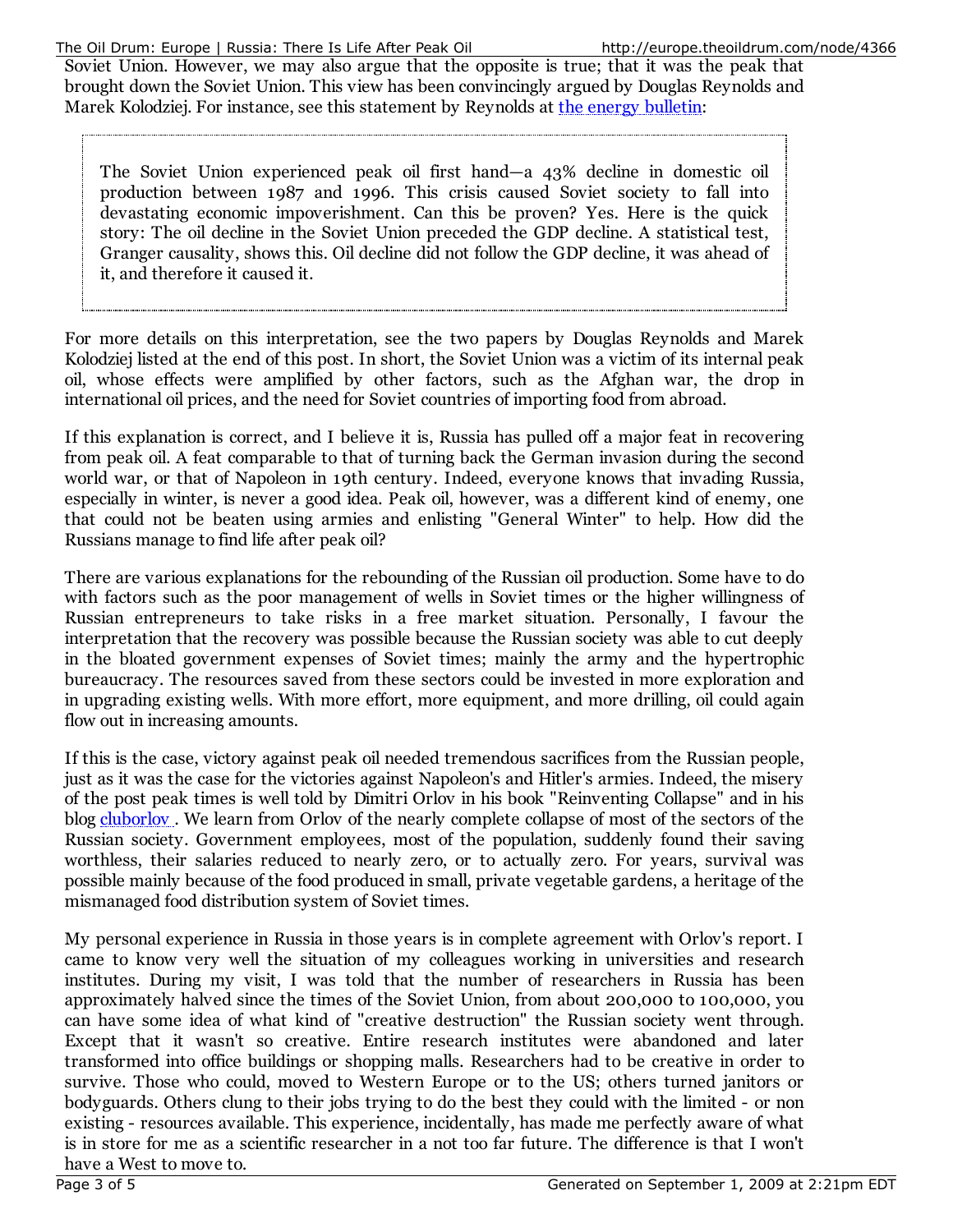Now, with market prices going up again, Russian oil has become immensely more valuable than it used to be at the time of the fall of the Soviet Union. The revenues in foreign currency could be used to rebuild the Russian economic infrastructure. The salaries of scientific researchers are back and even the Russian army has regained its former status of world power, as the recent events in Georgia show.

But, no matter how much effort is placed in revitalizing old wells, the amount of oil available remains physically limited. Russia's oil production may have peaked a second time in 2008, as reported in the Financial Times.

Even with the second peak arriving, Russia may not be facing a second collapse. The first peak combined all the possible problems: decline of world prices, expensive wars ongoing, and the need of importing food from the West. Now, these conditions are reversed or much less important. For instance, Russia, a top grain importer at the times of the Soviet Union, seems to be now self sufficient in terms of cereal production . So, if Russia can avoid a drastic fall in oil production, for the coming years it can have sufficient oil for its internal needs and still obtain a good revenue from exports in a market that is likely to become more and more desperate for oil supplies. Short term perspectives look bright for Russia.

And in the long run? The second oil peak is likely to be the final one. This time, another economic contraction such as the one of the 1990s wouldn't be enough to revitalize the old wells once again. Russia has also to worry about climate change: while it might mean that Russians can save on fur coats and hats, global warming may spell disaster for those Russian cities built mostly on permafrost. But Russia in the coming years has a window of opportunity to invest in an energy infrastructure that is not based on fossil fuels, a window that is probably closing or already closed for most Western countries.

The Russians have a still functioning nuclear industry. Russia has mineral uranium resources and a good number of nuclear warheads that could be reprocessed for nuclear fuel. It also has the only functioning fast neutron reactor in the world, at Beloyarsk, and has claimed to have solved the problem of building a "closed fuel cycle" reactor . That would be a major advance and would solve the problem of uranium shortage that may affect the present generation of reactors in the near future. I have no direct knowledge of the Russian nuclear situation but, from what I can say of other fields, Russia still has plenty of top class scientists and engineers, despite the non-creative destruction of the 1990s. Considering also the financial resources available, I would think that the Russian plans of boosting nuclear energy are serious.

As for renewables, Moscow is not the right place for solar panels but the Russian territory is immense and there must be plenty of places suitable for solar and wind energy. Probably there are also good possibilities for geothermal energy and Russia is so vast that it would also be the ideal place for high altitude wind power . Some good research work is being done in some areas of renewable energy, such as photovoltaics (this is the reason I went to Russia this July). It is too bad that it seems that renewable technologies don't seem to be a priority for the present government. But that can surely be improved, Russia should never be underestimated (nor invaded in winter, of course).

Several years ago, at what seemed to be one of the darkest moments of the Russian collapse, I was walking in one of the avenues of Moscow. I noticed a series of large signs hanging from lampposts, showing traditional Russian buildings and landscapes. One of my Russian colleagues translated the text of the signs for me as saying, "Nobody will help Russia, so Russia will have to help herself". Government propaganda? Sure, but that is what the Russian did. Never underestimate a country that has survived peak oil.

## **Two references**